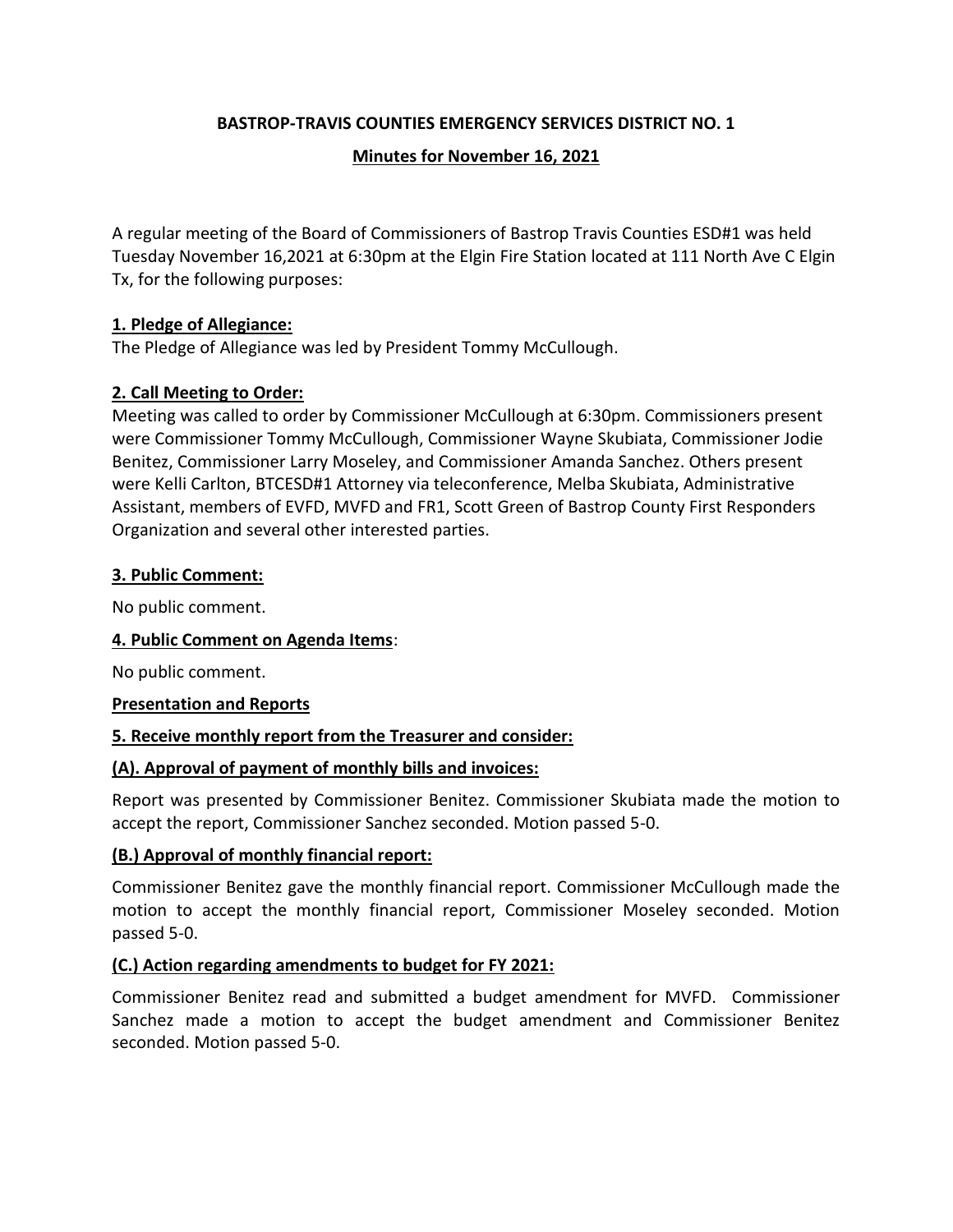# **14. Discuss and consider updates to Texas Mutual and VFIS insurance policies:**

Board President Commissioner Tommy McCullough moved agenda item 14 up for discussion to allow the VFIS Representative Stephanie Dew to give a report on the present coverage and proposed new insurance benefits coverages for the VFDs of Bastrop-Travis Counties ESD #1. Commissioner Benitez made a motion to accept the new VFIS Benefits Coverage Program. Commissioner Sanchez seconded. Motion passed 5-0.

# **16. Discuss and consider FY21/22 payment request from Bastrop County First Responders Organization and review previous transactions:**

Board President Commissioner McCullough moved agenda item 16 up for discussion to allow Scott "Scooter" Green with the Bastrop County First Responder organization to present their status with the Bastrop-Travis Counties ESD #1 and FR1. Mr. Green mentioned that the First Responders work under the Medical Director Dr A. Vira. No further action taken at this time.

# **6. Receive monthly report from Elgin Volunteer Fire Department:**

Report given by Chief Henry Hernandez.

# **7. Receive monthly report from McDade Volunteer Fire Department:**

Report given by Chief Rey Ramirez.

# **8. Receive monthly report from First Responders 1:**

Report given by FR Marco Martinez. Report attached.

## **9. Receive monthly commissioner activity reports:**

Commissioner Skubiata provided the other Commissioners an email in regard to other official shirts and jackets. Commissioner Skubiata also mentioned the transfer of the Freightliner water tender from EVFD to MVFD.

## **Discussion/Action Items**

## **10. Discuss and consider approval of minutes for the October 19, 2021 regular meeting:**

Commissioner Moseley made a motion to accept the minutes as presented, Commissioner Benitez seconded. Motion passed 5-0.

# **13. Discuss and consider requiring Elgin Volunteer Fire Department and McDade Volunteer Fire Department to develop written 1-year, 3-year, and 5-year plans of projected needs:**

After discussion it was agreed that EVFD would present their 1-year, 3-year, and 5-year plans at the January 2022 meeting and MVFD would present their plan at the February 2022 meeting.

## **15. Discuss and consider amendment to Fire Recovery agreement:**

After discussion, Commissioner McCullough made a motion not to accept the amendment to the Fire Recovery agreement. Commissioner Sanchez seconded. Motion passed 5-0.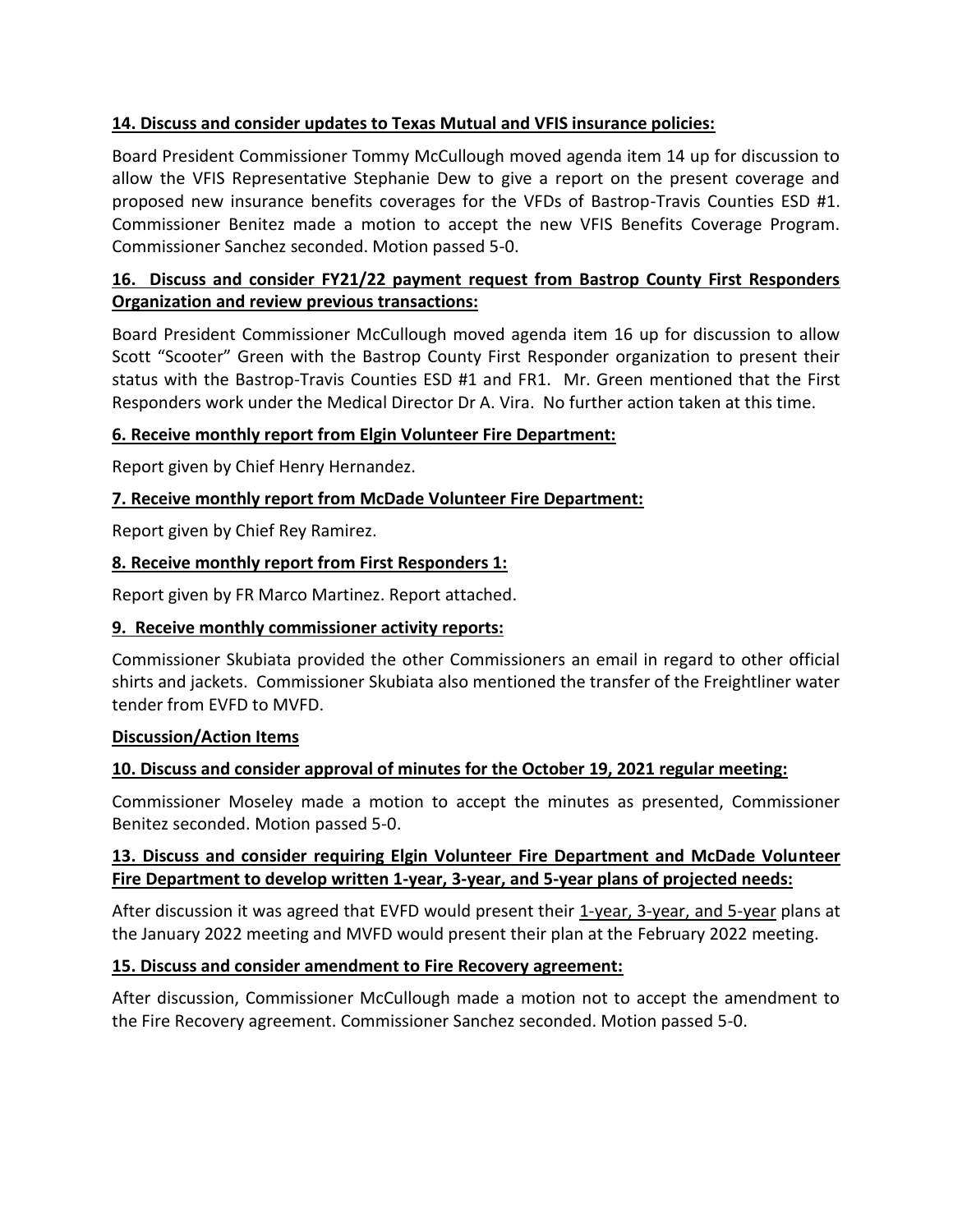## **17. Discuss and consider hiring a District fire chief:**

Commissioner Benitez gave a report on moving forward and discussing hiring a District Fire Chief. It was agreed to gather more information and to contact Mr. Ron Moellenberg as a resource. More information to follow. No action.

### **18. Discuss and consider District and Department relations and communications;**

No action taken as it was handled at the last meeting.

## **19. Discuss and consider amendments to service provider agreements with Elgin Fire Department and McDade VFD;**

Commissioner McCullough made a motion to meet December 13, 2021 at 6:30pm with the Elgin VFD and McDade VFD to discuss the contract agreements. Commissioner Benitez seconded. Motion passed 5-0.

## **20. Discuss and consider updates to Employee Handbook including implementing policy for FR1 to receive paid quarantine leave related to COVID-19.**

Commissioner Skubiata made a motion to update the Employee Handbook as presented and implement the "Paid Quarantine leave" related to the COVID-19 policy. Commissioner Benitez seconded. Motion passed 5-0.

#### **21. Discuss and consider authorizing purchase of fire truck for EVFD;**

Commissioner Moseley made a motion to approve the apparatus purchase of the brush fire truck as previously presented, and to approve the price increase of \$4800. Commissioner Skubiata seconded. Motion passed 5-0.

#### **22. Discuss and consider repair and maintenance of the District's facilities and equipment;**

EVFD reported that air tank updates are needed. MVFD reported a 1000-gallon propane tank may be needed and MVFD is also short on building space. MVFD may request a building expansion of 1 bay.

**Executive Session**: Commissioner McCullough called an executive session at 8:41pm on Agenda Items 11, 12 & 16 for the purpose of consultation with the District's attorney. The executive session ended and the meeting was called back to order at 9:29pm. No action was taken in executive session.

## **11. Discuss and consider Interlocal Agreement with Travis County regarding medical direction for First Responder Unit:**

Commissioner Sanchez made a motion to request a draft interlocal agreement from Travis County for the FR1. Commissioner McCullough seconded. Motion passed 5-0.

## **12. Discuss and consider Treasurer responsibilities, including corrective action plan, budget amendments and invoice processing**

Commissioner Benitez made a motion to implement a corrective action plan regarding budget amendments and invoice processing. Commissioner Sanchez seconded the motion. Motion passed 5-0.